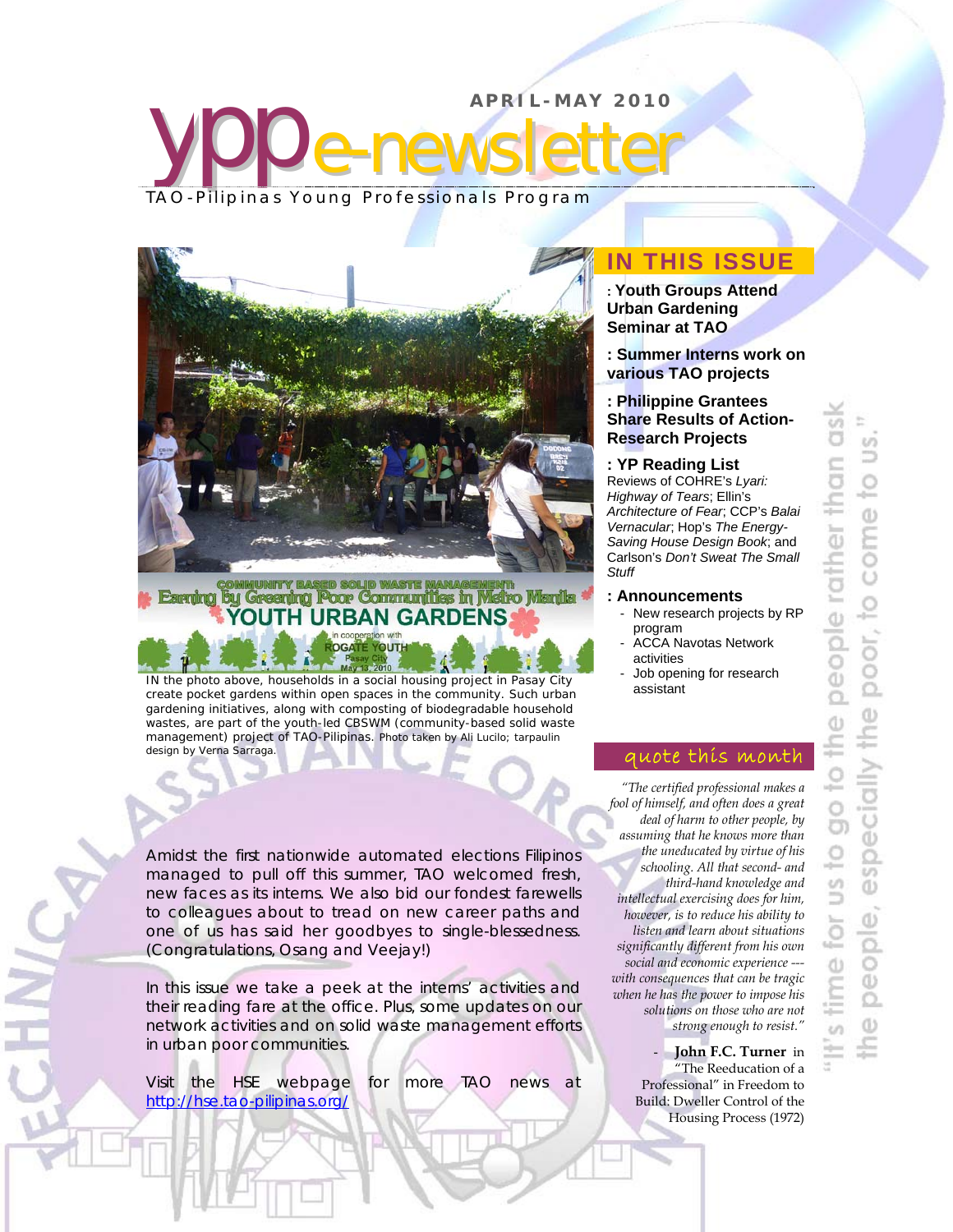## **04-05.2010 News Features**

# **Youth Groups Attend Urban Gardening Seminar at TAO**

THREE MONTHS AFTER TAO-PILIPINAS CONDUCted its initial Community-Based Solid Waste Management (CBSWM) Workshop on December 5-6, 2009, TAO staff members and the training facilitators of the workshop con- *Participants of the seminar on urban gardening at the TAO office* 



ducted surprise visits last March 2010 to each community to verify if the youths who participated in the workshop have started waste segregation, composting and urban gardening in their respective communities.

The monitoring activity revealed that households in the selected communities have already been practicing a certain degree of waste segregation. They are also in different stages in the implementation of composting and urban gardening. To reinforce what they have learned, TAO organized a follow-up workshop/seminar on April 30, 2010 which focused on Sustainable Agriculture and Urban Gardening at the TAO-Pilipinas office in Diliman, Quezon City.

The seminar was attended by 32 youths from the 5 communities of Bagong Silangan, Parola, Pasay, Tanza-Masagana Area and Tangos Navotas. Workshop facilitators were Ms. Jessa Marie B. Albacea (Agri-Extension Officer -Luzon) and Ms. Marie Joy Q. Demaluan (Area Coordinator-Luzon) from the Center for Agrarian Reform & Rural Development (CARRD), an NGO centered on innovation in rural development, social entrepreneurship, policy research and advocacy. This time, select older community members were also invited to learn with the youths, share their own gardening experiences, and to lend their support and guidance to the youths when they return to their communities.



*Jessa Albacea and Joy Demaluan of CARRD demonstrate the mixing process for the application of a liquid fertilizer.* 

An overview of Sustainable Agriculture was given, and more detailed advice on urban gardening was taught, such as the types of soil available, its nutrient content, raw materials for composting and various characteristics of select vegetables like eggplant, sitao, okra, tomatoes and pechay. An actual demonstration on mixing a liquid fertilizer (that can act as a compost enhancer) was taught to the participants so they can easily replicate the practice in their homes. Lively discussions ensued and a lot of knowledge was shared.

In the following weeks, the youths from one community will visit other communities to learn from each others' SWM experiences and assist in their planting efforts.

Starbucks' Youth Action Grants (through Give2Asia Foundation) is the principal donor behind this project that has allowed TAO to conduct these workshops and purchase garden soil which was distributed to the participants at the end of the seminar. Equally generous donations of seeds were provided by Allied Botanical Corporation, Bureau of Plant Industries, and Ramgo International Corporation. *(Carol Gaw)*  $\sim 0 \sim 0 \sim 0 \sim$ 

**SCHEDULE OF LAUNCH OF COMMUNITY URBAN GARDENING BY YOUTH GROUPS:** 

**May 12: Tangos, Navotas by KAPANALIG Youth May 13: Malibay, Pasay City by Rogate Youth May 15: Tanza, Navotas by MASAGANA Youth Movement May 16: Bagong Silangan, Quezon City by Bagong Silangan Youth Federation May 22: Parola, Manila by PACOMNA Youth**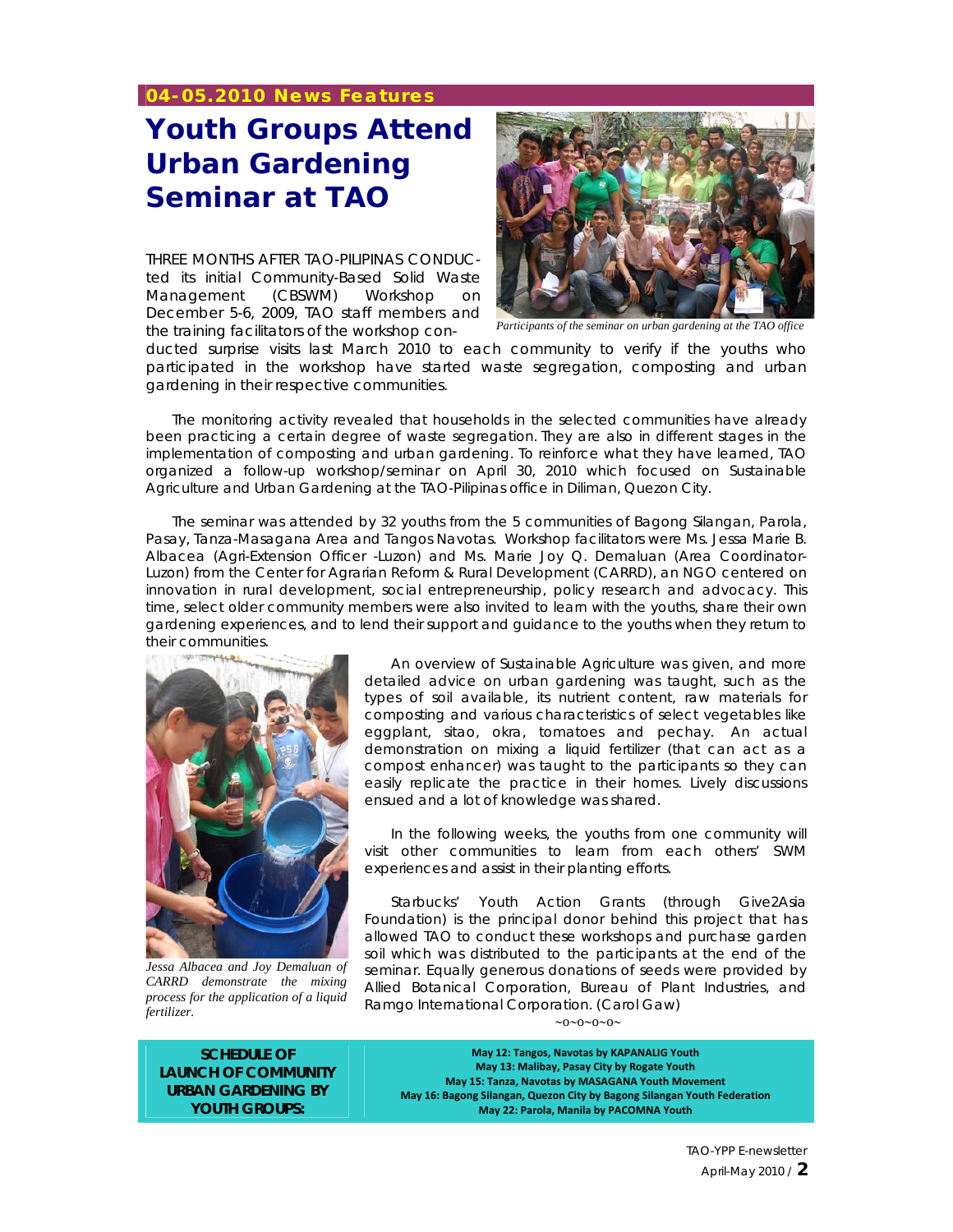

**Please turn to page 4.** *2010 YP Summer Interns: (from top, L-R) Verna Sarraga, Ali Lucilo, Ynoh Bengson, Sheng Robines, JM Lumbang, John Sayson, Deanna Haduca, Pat Labitoria, and Leux Lunas* 

# **Summer Interns work on various TAO projects**

A TOTAL OF NINE YPs MAKE UP THIS YEAR'S BATCH of summer interns at TAO-Pilipinas. They are working on several projects under its various programs. Six of them were previous participants in the 2009 YP Orientation Workshop on Social Housing and have had initial interaction with some TAO-assisted communities. Their 2 month internship will allow them to work more intensively with these communities. Three of the summer interns are incoming senior students of Miriam College and are working at TAO to complete their on-the-job training (OJT) requirements.

# Philippine Grantees Share Results of Action-Research Projects

PROVENTION CONSORTIUM RESEARCH AND ACTION GRANTEES FROM THE PHILIPPINES GATHERed in one forum to share the results of their research with one another and to each of their project stakeholders as well. A total of 35 participants attended the forum, entitled "Sharing Amongst ProVention Consortium Research and Action Grantees in the Philippines". The event was held last April 13, 2010 at the Broadway/ Lexington 2nd Floor, Astoria Plaza Hotel, Pasig City. The Bangkok-based Asian Disaster Preparedness Center (ADPC) provided the funding grant to hold the forum.



*Guests and participants of the forum on disaster risk reduction researches.* 

Six studies were presented by the grantees. These were: Integrating Disaster Risk Reduction (DRR) and Climate Change Adaptation (CCA) into Local Development Planning by Charlie Razo, a researcher in the Philippine Rural Reconstruction Movement (PRRM); Disaster Prone Areas in Tacloban City by Imelda Abenio, Head of Extension Services of the Eastern Visayas State University (EVSU) in Tacloban City; Participatory Methodology for Assessing and Managing Risk, by Jake Rom D. Cadag, Geographer, PhD candidate in the Université Paul Valéry – Montpellier III, France; Children and Youth Mobilization to

Offset Vulnerabilities for Empowerment (MOVE) by Jesusa Grace J. Molina, Programme Officer of the Center for Disaster Preparedness; Client Needs Assessment for Post Disaster Settlement Planning in Albay, Philippines, by Amillah Rodil, MA Graduate in Urban and Regional Planning of the School of Urban and Regional Planning (SURP) University of the Philippines-Diliman; and Integrating Disaster Risk Management in Site Planning and House Design by Geraldine Matabang and Rosalyn-Frances Marcelo of TAO-Pilipinas.

Madame Corazon Alma de Leon, Vice Chairperson of the Board of Trustees of ADPC and former secretary of the Department of Social Welfare and Development (DSWD), delivered the welcome address. She remembered how she started her work in disaster risk management, and her work in chairing the Mt. Pinatubo Commission. She said the grantees should be able to deliver their researches to the marketplace, and emphasized that researchers are both truth-seekers and truth-tellers.

Ms. Mayfourth Luneta of the Center for Disaster Preparedness presented the agenda for the forum. She said that the purpose of the forum was to share the results of the research to a wider community. Specifically, she said that the forum aimed to disseminate the good practices and lessons acquired from the action research projects; gather feedback and suggestions from stakeholders; and provide an avenue where stakeholders can discuss possible opportunities for partnerships to pursue DRR goals.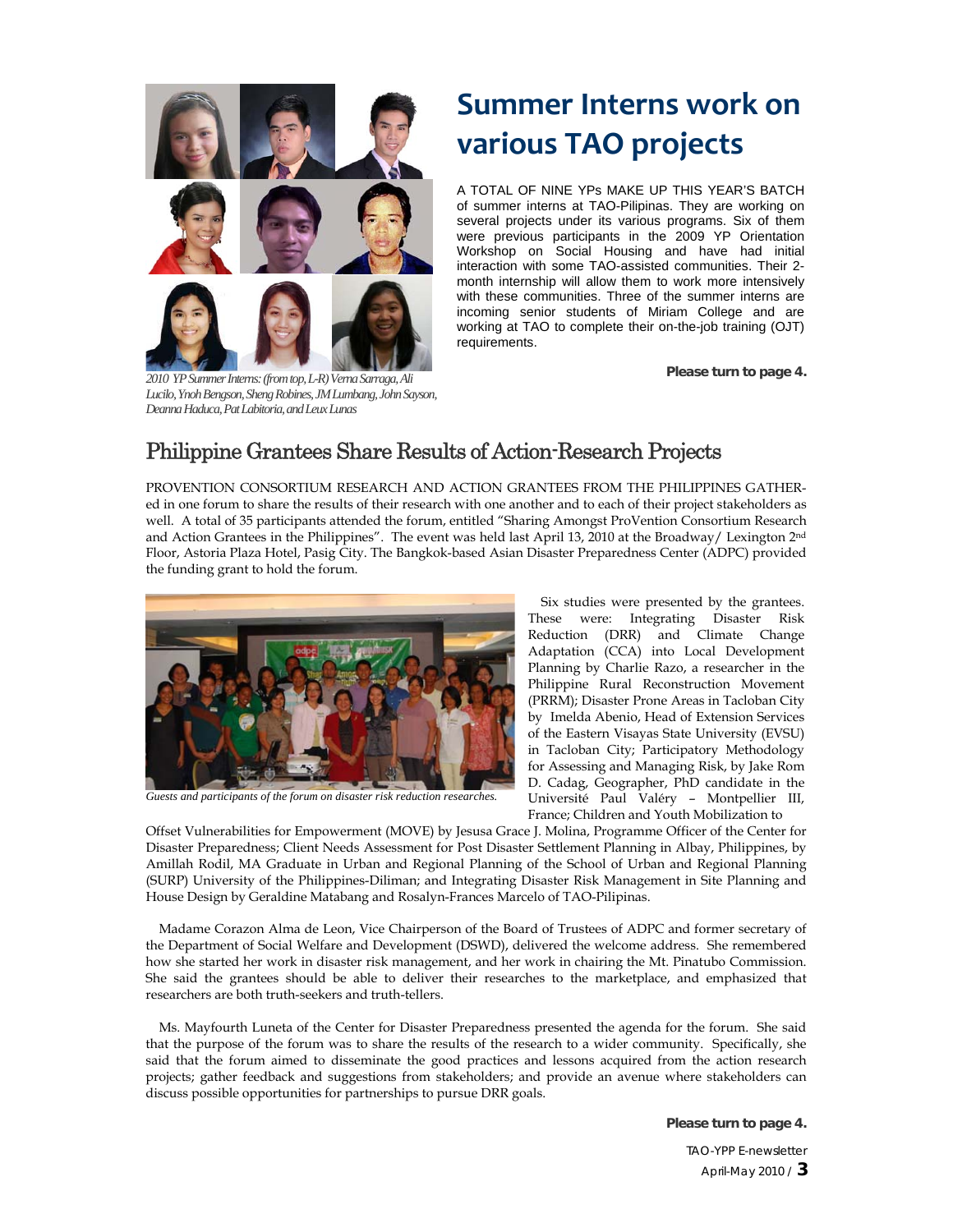#### **Summer Interns… (From page 3)**

*Verna Sarraga* is a BS Architecture graduate from Pamantasan ng Lungsod ng Maynila (PLM) and a participant of the YP workshop held on October 2009. Her internship at TAO started in March 2010 and she was first assigned as an illustrator for the development of popular materials on housing design and construction. She prepared illustrations as well as a Tagalog translation of BP 220 (minimum design standards for socialized housing) and graphics for a community construction manual. Verna also facilitated community planning workshops in MASAGANA, Tanza, Navotas City. She is currently working on housing design schemes for MASAGANA community's potential relocation site.

*Ali Lucilo* is also an architecture graduate from PLM and he likewise participated in the YP Workshop on Water and Sanitation last October 2009. Ali's YP team assisted a community in Bicol Area, Barangay Tanza, Navotas City to apply for a legal water connection. They were able to complete this community micro-project by March 2010. For his summer internship, Ali is currently working on the schematic architectural designs for an Ecology and Demonstration Farm (Eco-Farm) of the CBCP Rogationist Fathers.

*Ynoh Bengson* is also a recent graduate of BS Architecture from PLM and a participant in the YP Workshop last October 2009 where his team was assigned to facilitate a community workshop in Barangay Commonwealth, Quezon City. At the TAO office, he was initially tasked to prepare materials cost estimates for a low-cost housing project. Ynoh now assists in the Eco-Farm Project where he prepares layouts for the project presentations, and shall later on make a scaled contour model of the project site.



*(top) JM and Verna give an orientation on BP 220 for a community planning workshop in Navotas; (bottom) Ynoh and Ali visit the location of the Eco-Farm project.* 

*Sheng Robines* is another BS Architecture graduate from PLM and also participated in the YP Workshop last October 2009. For her internship, she worked with Ynoh in preparing materials cost estimates for single-detached and duplex type houses. They are now working together in completing the revised design schemes and scaled contour model of the Eco-Farm Project. Sheng also assists the TAO Research and Publications program in the conduct of a research project entitled "San Juan City Pride of Place".

*JM Lumbang* is another BS Architecture graduate from PLM and was assigned in MASAGANA community during the 2009 YP Workshop. For the summer internship, he teamed up with Verna to facilitate a community planning workshop in MASAGANA and oriented the community on BP 220 housing design standards. He is now tasked with a research project reviewing a number of existing Medium Rise Building (MRB) public housing projects in Metro Manila. Apart from this research activity, JM also assists Verna in doing the housing design schemes for MASAGANA community.

*John Sayson* is a senior BS Civil Engineering student at the University of the Philippines-Diliman and was also a participant in the 2009 YP Workshop. He is part of the YP team assisting a community in Quezon City to implement a water and sanitation micro-project. For the summer internship, John is assigned with a research task to integrate engineering principles validating the architectural design recommendations for disasterresilient shelter design and construction.

*Deanna Haduca* is a senior student of BS Environmental Planning and Management, Major in Urban Planning and Green Architecture of Miriam College. She is taking up the summer internship at TAO-Pilipinas as part of her OJT requirement. Veron is tasked to undertake a research study on the development of settlements along the Manggahan Floodway project.

*Pat Labitoria* and *Leux Lunas* are both senior students of Miriam College, under the BS Environmental Planning and Management, Major in Urban Planning and Green Architecture. Their internship at TAO is part of their OJT requirement at Miriam College. They were assigned to make an assessment of the relief support provided by TAO in partner communities in Navotas City affected by Tropical Storm Ketsana last year. Pat and Leigh's brief internship lasted until April 30, 2010.

The interns are set to present their internship outputs in a culminating activity by the end of May 2010.

 $\sim0\sim0\sim0\sim0\sim$ 

#### **Philippine Grantees… (From page 3)**

Each presentation was followed by a brief open forum. Community stakeholders, mentors, and guests got the chance to question, comment, as well as share their own experiences. Two of the grantees, Jake Rom Cadag and Jesusa Grace Molina, also presented video presentations of their projects. Representatives from the Buklod ng Kabataan, a children's organization who was a stakeholder in Ms. Molina's MOVE project, also presented a medley of songs as intermission.

The forum was capped by Lorna Victoria, Advisor of the Center for Disaster Preparedness. She stressed that the studies presented were very relevant research topics, and further emphasized the need to share and add on to the research. (*Rosalyn Marcelo, Amillah Rodil*)

 $\sim 0 \sim 0 \sim 0 \sim 0$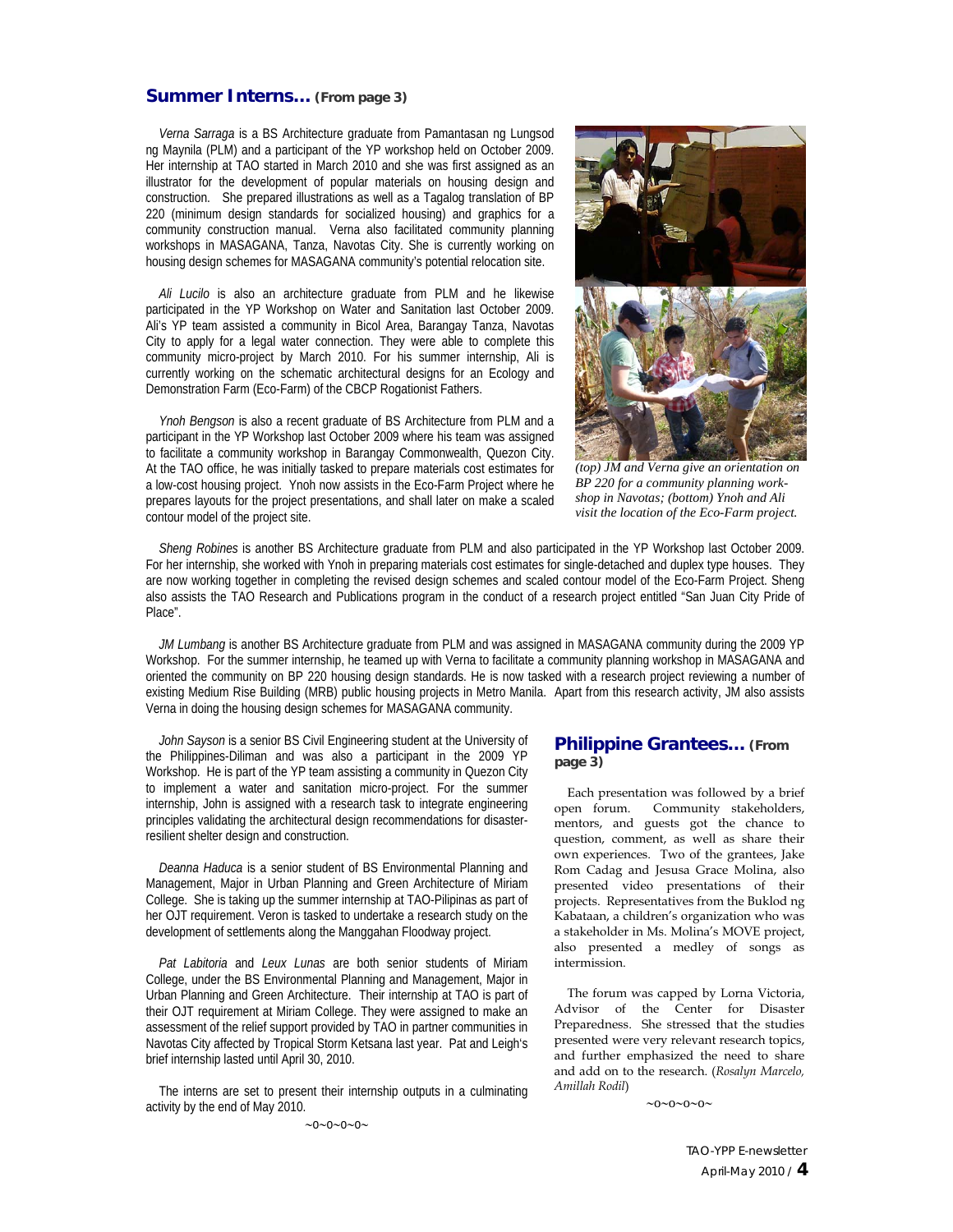#### **YP Reading List**

Every issue, the YP e-newsletter features a selection of TAO Resource Center & Library materials as reviewed by TAO staff and volunteers. The TAO Resource Center & Library is now open for students and researchers' use. Library use is by appointment and guidelines may be viewed at **http://www.tao-pilipinas.org/resources/library**. You may call Angel Sales at 441-0998 / 436-7301 or email **lib@tao-pilipinas.org** to schedule your visit.



#### Title: **Architecture of Fear** Editor: **Nan Ellin** Publisher: **Princeton Architectural Press (1997)**

The book shows how communities are designed based on fear. The essays by various authors discuss the possibilities for reducing crime and improving community safety through design. The first three

chapters present the underlying theories of the relationship between crime and urban design and the last chapter considers the technological innovations employed to guarantee a safe and sound community.

Because every neighbourhood has different problems and therefore requires a unique design solution, this book does not offer a defined set of guidelines. Instead, it attempts to outline the principles which architects and planners should consider in the design process in order to lessen the sense of fear and insecurity. Although it may not be possible to create a residential utopia, it should be possible to reduce the opportunities for crime and increase people's sense of security. However, this book also cautions designers that some attempted solutions have made matters worse and caused further insecurity in communities. The authors propose that architects and planners must aim for prevention rather than containment. *(JM Lumbang)*



Title: **The Energy-Saving House Design Handbook** Author: **Frederick Uhlen Hop** Publisher: **Prentice Hall (1989)**

This handbook calls for a rethinking in the way we build. And for change to be widely accepted there needs to be

convincing reasons why traditional practices should be replaced. The first part of the book seeks to set out those reasons by discussing the basic principles of indoor climate control and energy-saving systems.

Another aspect of building production that the handbook discusses is that of *integrated design*, the productive discussion between architects and engineers at the start of a project. It suggests a creative partnership between the professions to produce buildings which achieve optimum conditions for their inhabitants and at the same time make minimum demands for mechanical system solutions. The succeeding chapters of the book explain the methods and processes of maximizing the utilization of solar energy.

The book offers construction techniques that architects and students can appreciate. It also underscores the need to build the awareness of the construction industry in sustainable designs. *(JM Lumbang)*



#### Title: **Lyari: Highway of Tears (DVD)**  Production and Direction: **Fionn Skiotis** Author and Publisher: **Centre on Housing Rights and Evictions (2006)**

The plan to construct an expressway along the banks of Lyari river was first proposed in 1986, and was deemed by the government as the solution to the overcrowding and traffic congestion problems of Karachi, Pakistan. This project shall evict more than 200,000 people from their homes and communities, where they have lived for over 50 years. Protests led to the project being cancelled many times. However, despite much opposition, the government decided to implement the project in 2001.

*Lyari: Highway of Tears* is a documentary film that demonstrates the sentiments of the people affected by the Lyari Expressway Project. It started with a man in tears, watching his house being demolished. It was followed by interviews of the communities that were affected, those that stayed and have relocated, as well as those that will soon be affected by the demolitions. It also showed other stakeholders' perception of the project such as those of the proponents and civil society organizations. The film ended with the same desperate old man, as if trying to convince the authorities to stop.

The situation of the urban poor in the Philippines is similar to theirs in a number of ways. The condition of the resettled families became worse since there were no basic amenities and most importantly, no source of income. In addition, the communities were not involved in the project. Although community consultations are gradually being practiced in our time, the agenda of the meetings still are merely to inform them about the project, but not necessarily ask them to provide inputs in the project's planning and implementation.

Sadly, it is as if the country is torn between economic growth and the lives of the affected families. How can we say if a country has economically grown? Will the number and width of concrete roads measure it? What about the homeless, are they also included in the parameters? What about harmony between the people and the government, does it also count? As every reader/viewer is entitled to his or her own judgment, I believe that infrastructure projects are built to help the country improve the lives of its citizens. Thus, proponents are expected to look beyond the physical structures, and make certain that the people will genuinely benefit from the project. *(Rosalyn Marcelo)*